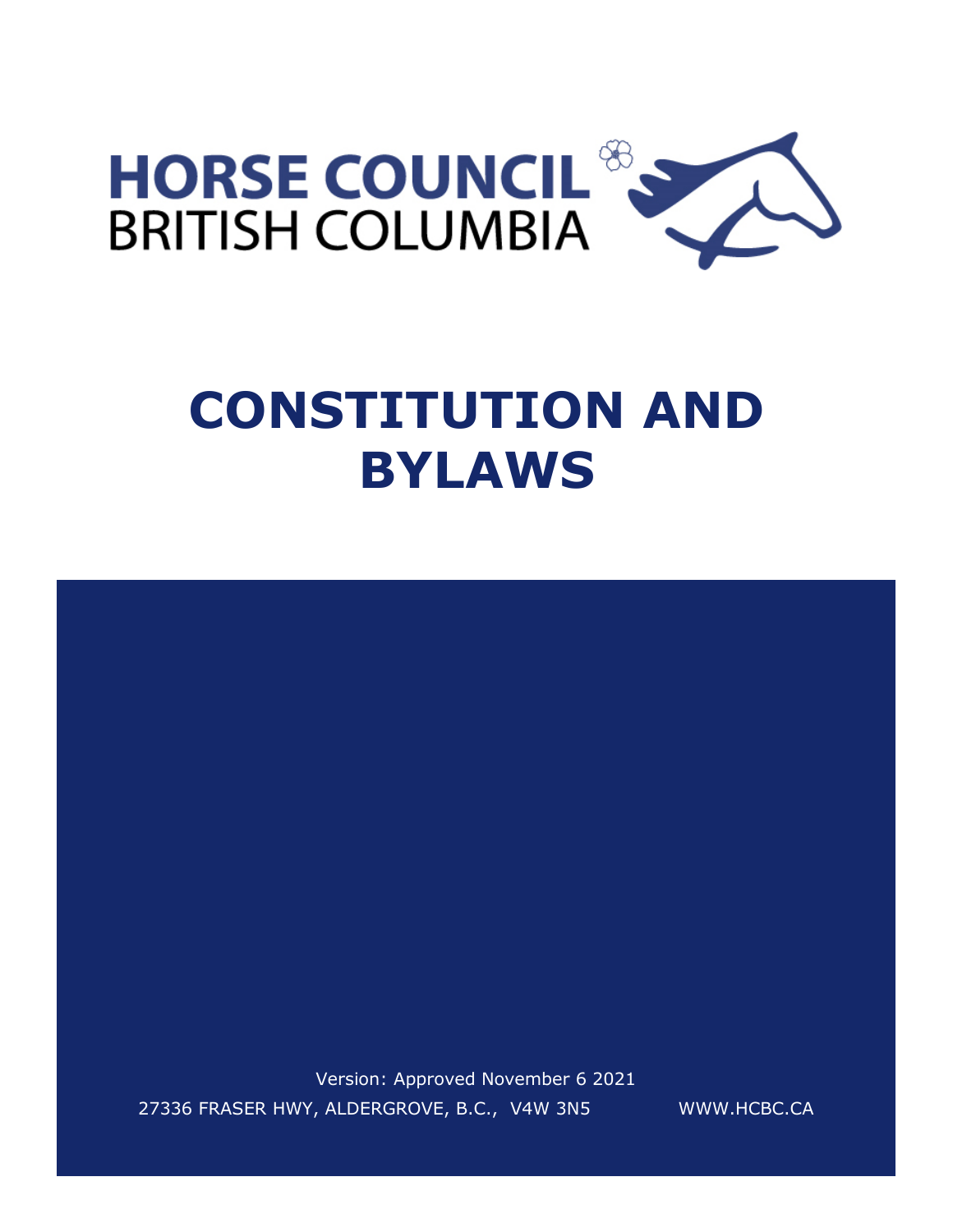# **HORSE COUNCIL OF BRITISH COLUMBIA CONSTITUTION**

#### **The Objectives of the Society shall be:**

- (a) To provide a coordinating body to serve all equestrian and equine interests.
- (b) To foster, stimulate and support interest in equestrian sports, recreation and business.
- (c) To support and stimulate interest in the breeding of equines, and all other aspects of the equine industry.
- (d) To advocate for the health and welfare of equines and the interests of owners, according to regulated practices and acceptable standards.
- (e) To encourage and facilitate educational programs and other services, based on science and current best practices, for equine owners and persons associated with all equine and equestrian activities.
- (f) To be a liaison between equine and equestrian organizations locally, provincially, nationally, and internationally; and to foster relationships and the sense of community among organizations especially at the local and provincial levels.
- (g) To represent equine and equestrian interests at all levels of government when circumstances warrant.
- (h) To bring to the public's attention the social, health, and economic benefits of equines and equine ownership.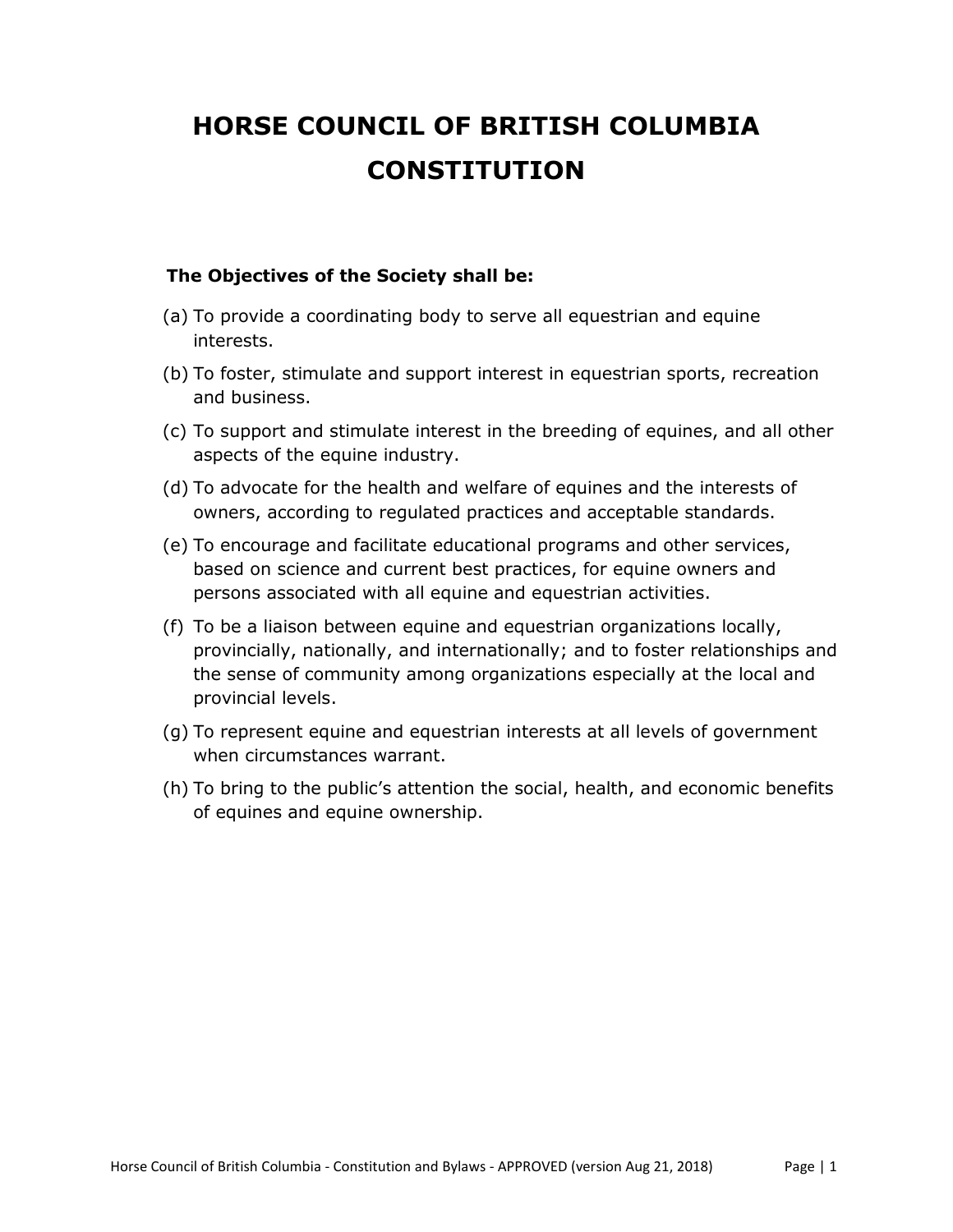# **Bylaws of Horse Council of British Columbia** (the "Society")

# **Part 1 – Definitions and Interpretation**

## **1.1 Definitions**

In these Bylaws:

**"Act"** means the Societies Act of British Columbia as amended from time to time;

**"Board" or "Directors" or "Board of Directors"** mean the directors of the society;

**"Officer"** means the president, secretary/treasurer, and such other persons elected or appointed to the society's executive from time to time under these bylaws;

**"Bylaws"** means these Bylaws as altered from time to time.

**"Affiliate"** means a British Columbia equestrian or equine associations or provincial branches of national equestrian or equine associations; which have met the criteria as prescribed by the board; which has applied for and been accepted by the Executive as an Affiliate.

**"Region"** means geographic areas of the Province whose boundaries are established by the Board of Directors and which may be altered by the Board of Directors from time to time.

**"Member"** means a member of the Society as listed in the register of members of the Society, and unless the context otherwise requires, includes adult members, lifetime members, affiliate members and club members, accepted by the Board of Directors or Executive.

**"Youth Associate"** means a person under the age of 19 who have applied and satisfy criteria established by the Board of Directors. They are not members within the meaning of the Societies Act, but are able to participate in the programs of the Society.

**"Executive Committee"** means the Officers of the society which together form the Executive Committee, which shall act for and in the name of the Board in the month to month management of the affairs of the Society.

**"Equine"** – means horse, mule, donkey or zebra.

**"Member Club"** Any equestrian or equine association that has applied for and been accepted as a Member Club by the directors.

# **1.2 Definitions in Act apply**

The definitions in the Act apply to these Bylaws.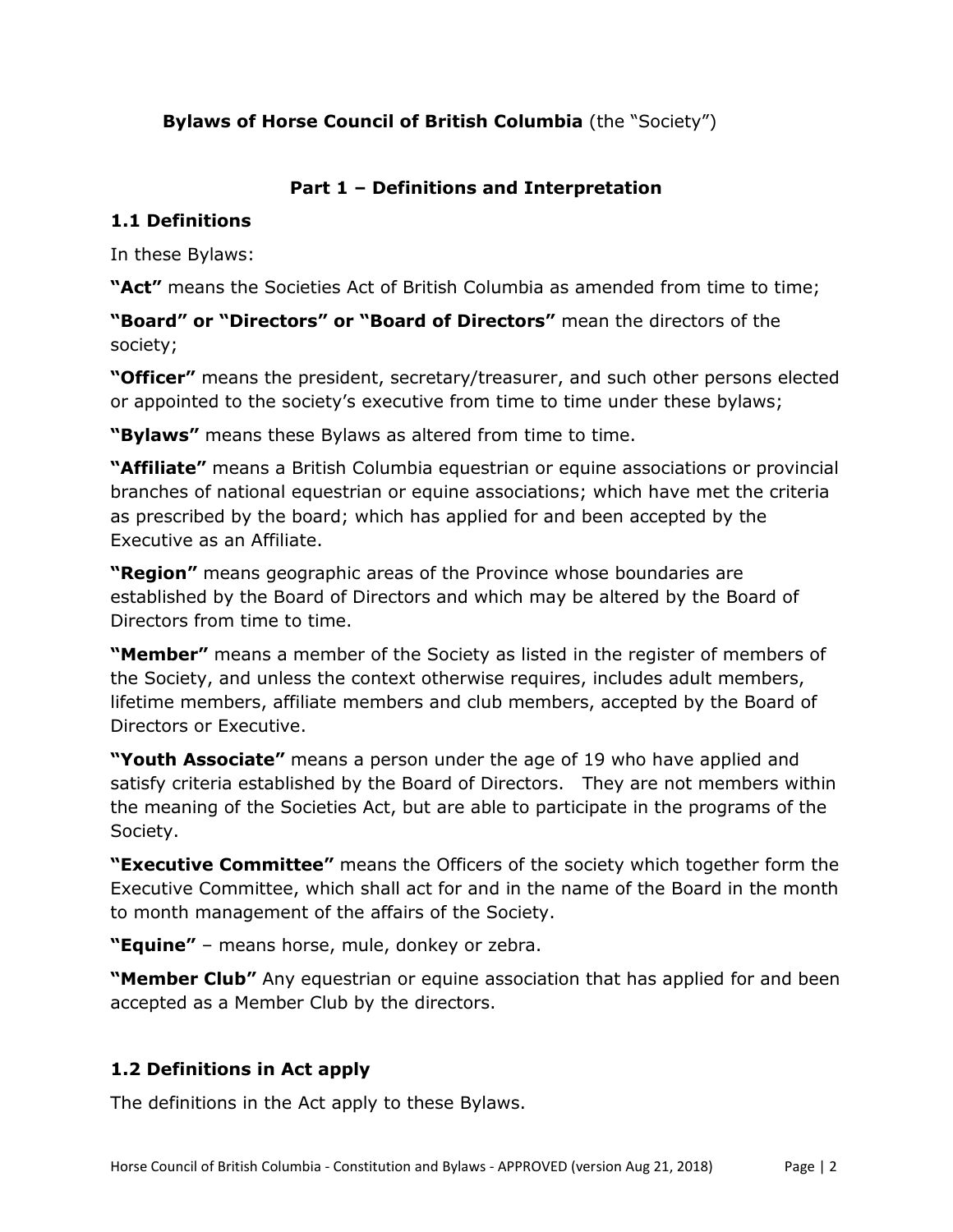### **1.3 Conflict with Act or regulations**

If there is a conflict between these Bylaws and the Act or the regulations under the Act, the Act or the regulations, as the case may be, prevail.

#### **Part 2 Members**

## **2.1 Admission of Members**

No individual or organization shall be admitted as a Member of the Society unless:

- (a) the candidate member has made an application for membership in a manner prescribed by the Society;
- (b) the candidate member has paid dues as prescribed by the Board, from time to time; and
- (c) the candidate member agrees to uphold and comply with the Society's Constitution, Bylaws, policies, procedures, rules and regulations; and
- (d) the candidate member has been approved by Ordinary Resolution by the Board or by any committee or individual delegated this authority by the board.

# **2.2 Classes of Membership**

There are two classes of members: voting and non-voting.

- 1. Voting members are divided into the following three (3) categories:
- (i) Lifetime Member: Lifetime Members shall be a voting member of the Society and they shall not pay any fees.
- (ii) Adult Member: Any individual (19 years or over) who has applied and been accepted as a Member by the directors, shall be a voting member of the Society.
- (iii) Affiliate Member: British Columbia equestrian or equine associations or provincial branches of national equestrian or equine associations; which has met the criteria prescribed by the board; which have applied for and been accepted by the directors as an Affiliate.
	- (a) Affiliate organizations must appoint an individual as their delegated representative. This person may vote and hold a position on the Board of Directors.
- 2. There is one category of Non-voting members:
	- (i) Member Club: Any equestrian or equine association that has applied for and been accepted as a Member Club by the directors. A Member Club may not vote or hold office.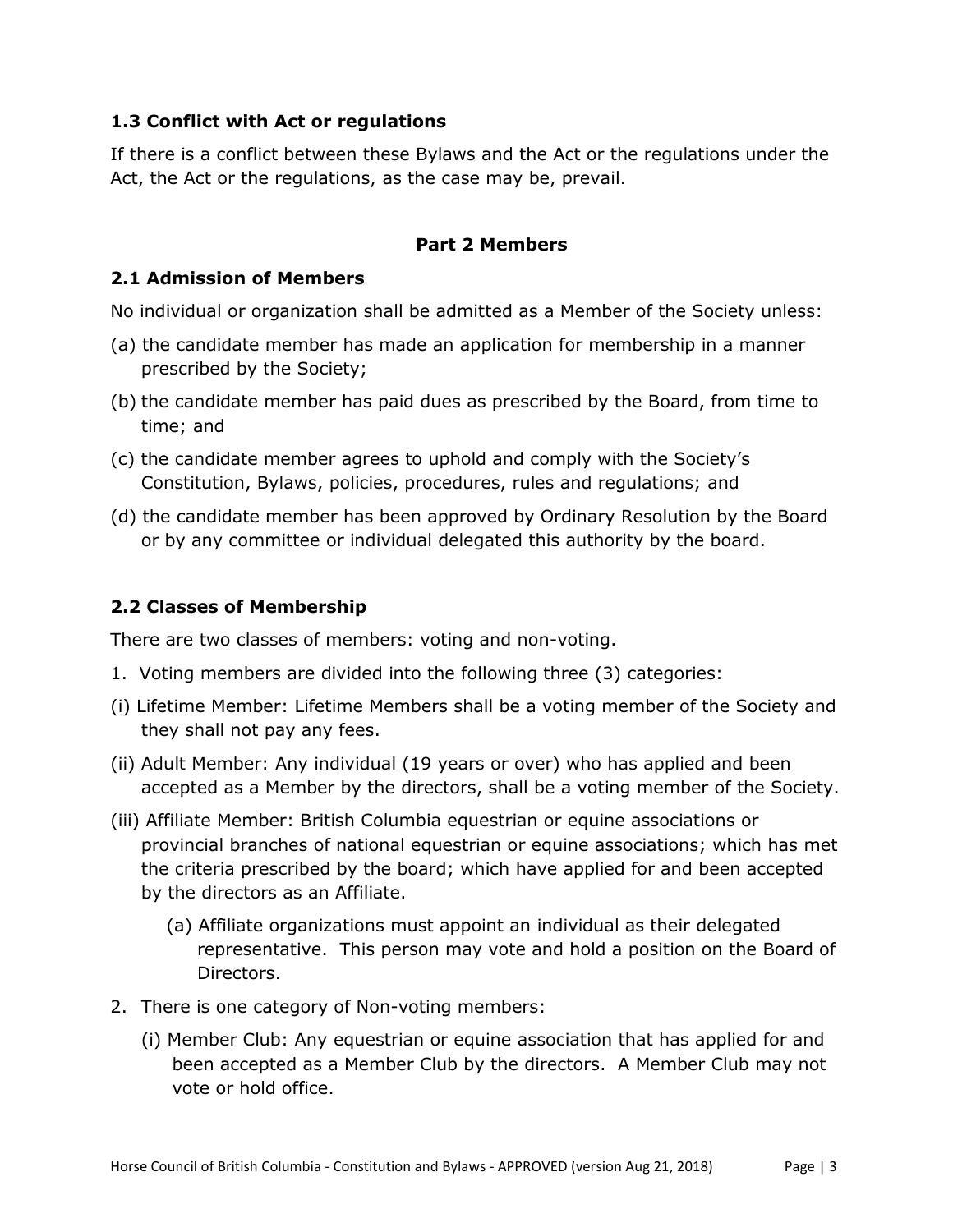#### **2.3 Membership Dues and Duration:**

- (a) Year the membership year of the Society will be from January 1st until December 31st;
- (b) Dues the amount of the membership dues will be determined by the Board of Directors from time to time;
- (c) Duration membership duration is accorded on an annual basis and the Members must reapply for membership annually.

# **2.4 Member not in good standing**

A member is not in good standing if the member fails to pay any subscription or debt due and owing by the member to the society, or as determined by the Board, and the member is not in good standing for so long as those dues or debt remains unpaid.

A voting member who is not in good standing:

(a) may not vote at a general meeting, and

(b) is deemed not to be a voting member for the purpose of consenting to a resolution of the voting members.

# **2.5 Transfer and Termination of Membership:**

- (a) Transfer membership in the Society in non-transferable.
- (b) Termination Membership in the Society will terminate immediately upon:

(i) the expiration of the Member's annual membership, unless renewed in accordance with these Bylaws;

- (ii) the resignation by the Member by giving written notice to the Society;
- (iii) the Member's death; or in the case of an club or affiliate it's dissolution; or
- (c) A member may be expelled by a resolution passed by 2/3's of the officers at an Executive Committee meeting.
	- (i) The notice of resolution for expulsion must be accompanied by a brief statement of the reasons for the proposed expulsion.
	- (ii) Before the resolution is put to a vote, the officers must elect or appoint a panel of three (3) directors to investigate the proposed expulsion and make a recommendation to the Executive Committee.
	- (iii) The person who is the subject of the proposed resolution for expulsion must be given an opportunity to be heard by the panel or Executive Committee before the resolution is put to a vote.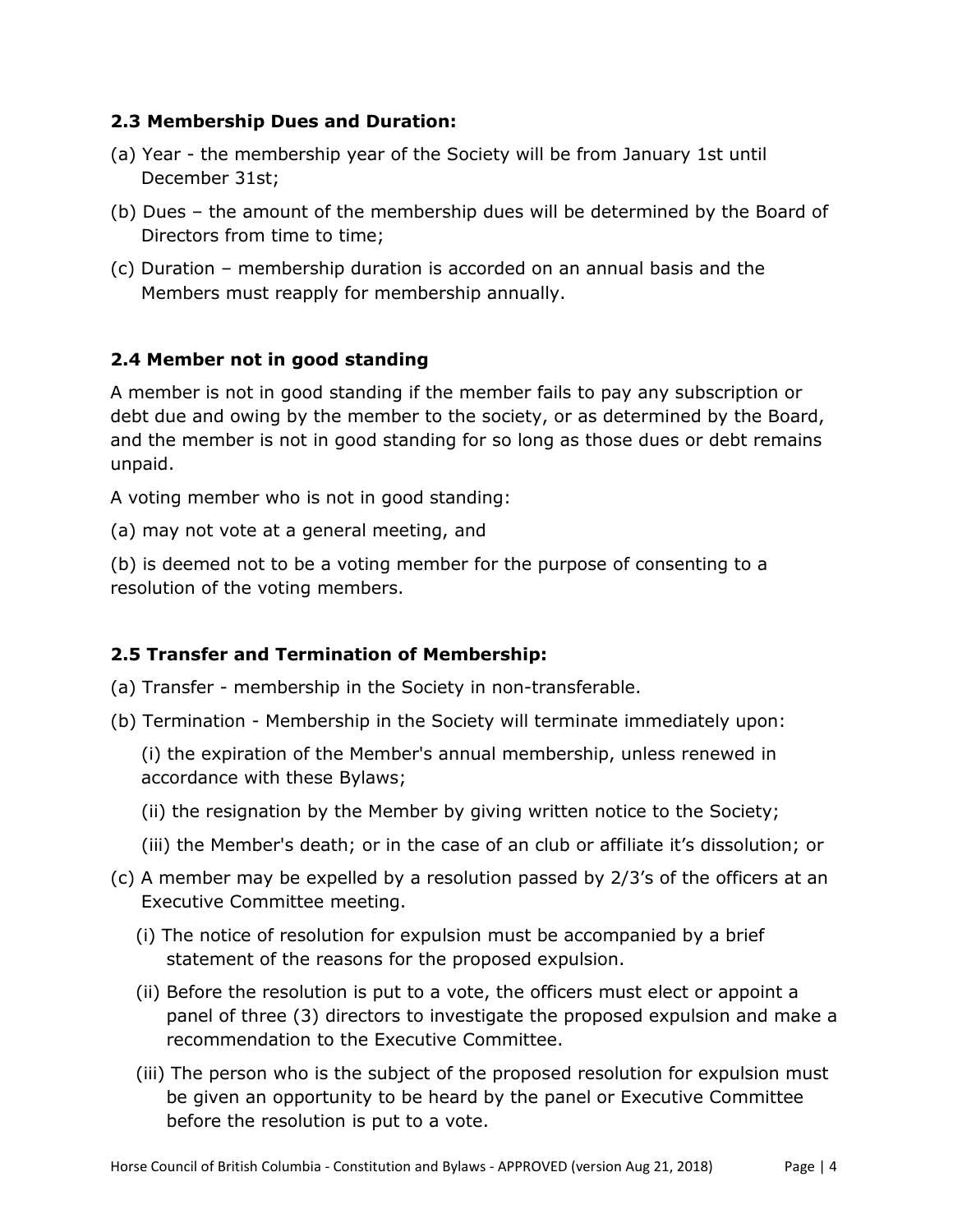- (iv) The Executive Committee may accept or reject the panel's recommendation, as the board sees fit.
- d) Discipline A Member may be disciplined in accordance with the Society's policies and procedures relating to the discipline of Members.
- e) Dues Payable Any dues, subscriptions, or other monies owed to the Society by terminated or expelled Members will remain due.

# **2.6 Youth Associates**

Youth Associates are persons under the age of 19 who have applied and satisfy criteria established by the Board of Directors. They are not members within the meaning of the Societies Act. Youth Associates are subject to the rules of the Society.

# **Part 3 – Proceedings of General Meetings**

## **3.1 Time and place of general meeting**

A general meeting must be held at the time and place the Board of Directors determines.

An annual general meeting must be held at least once in every calendar year.

# **3.2 Ordinary business at a general meeting**

At a general meeting, the following business is ordinary business:

- (a) adoption of rules of order;
- (b) consideration of any financial statements of the society presented to the meeting;
- (c) consideration of the reports, if any, of the directors or auditor;
- (d) elections or appointments, if any;
- (d) appointment of an auditor, if any;
- (e) business arising out of a report of the directors not requiring the passing of a special resolution.

# **3.3 Calling of General Meeting**

The Society will convene a General Meeting by providing notice in accordance with the Act and these Bylaws in any of the following circumstances:

- (a) at the call of the Chair; or
- (b) when resolved by Board Resolution; or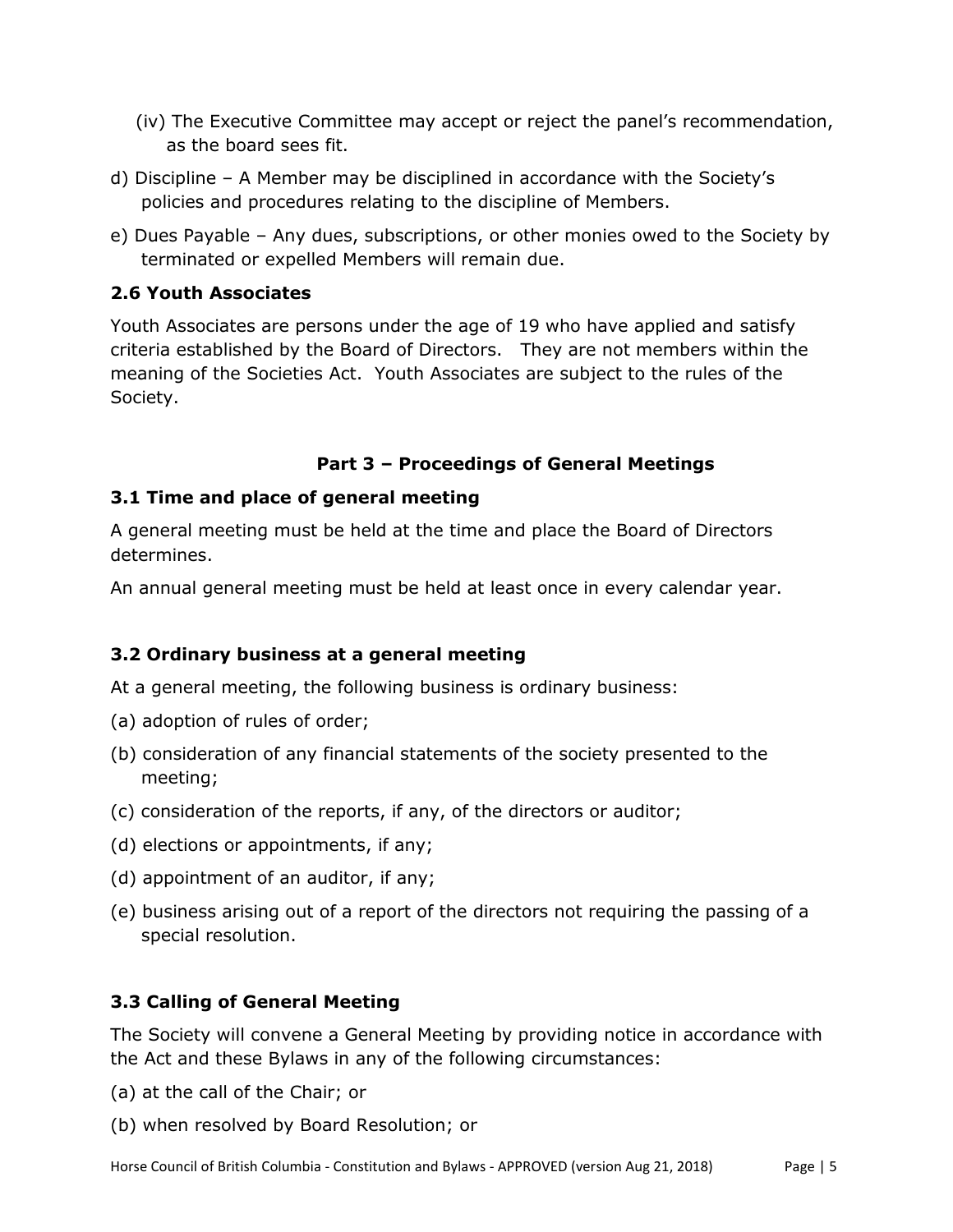(c) when such a meeting is requisitioned in writing by the (5%) of the Voting Members in accordance with the Act. The meeting must be held within 45 days of receipt of notice to the Society's office.

# **3.4 Notice of General Meeting**

The Society will provide notice of every General Meeting to each voting Member as follows:

- (a) by electronic method sent to the address provided by each Member who has provided the Society with an e-mail address not less than fourteen (14) days prior to the date of the Meeting; and
- (b) by posting notice of the Meeting on the Society's website, for at least fourteen (14) days immediately prior to the date of the Meeting.

# **3.5 Contents of Notice**

Notice of a General Meeting will specify the place, the day and the time of the meeting and will include the text of every Special Resolution to be proposed or considered at that meeting, in sufficient detail to permit a Member to form a reasoned judgement concerning that business.

#### **3.6 Omission of Notice**

The accidental omission to give notice of a General Meeting to a Member, or the non-receipt of notice by a Member, does not invalidate proceedings at that meeting.

#### **3.7 Attendance at General Meetings**

In addition to Members, Directors and the Society's auditor, if any, the Board may also invite any other Person or Persons to attend a General Meeting as observers and guests. All observers and guests may only address the assembly at the invitation of the Person presiding as chairperson.

#### **3.8 Registration of Members**

Every Member attending a General Meeting must register their attendance prior to the call to order for the meeting in such manner as may be established by the Board from time to time.

#### **3.9 Requirement of Quorum**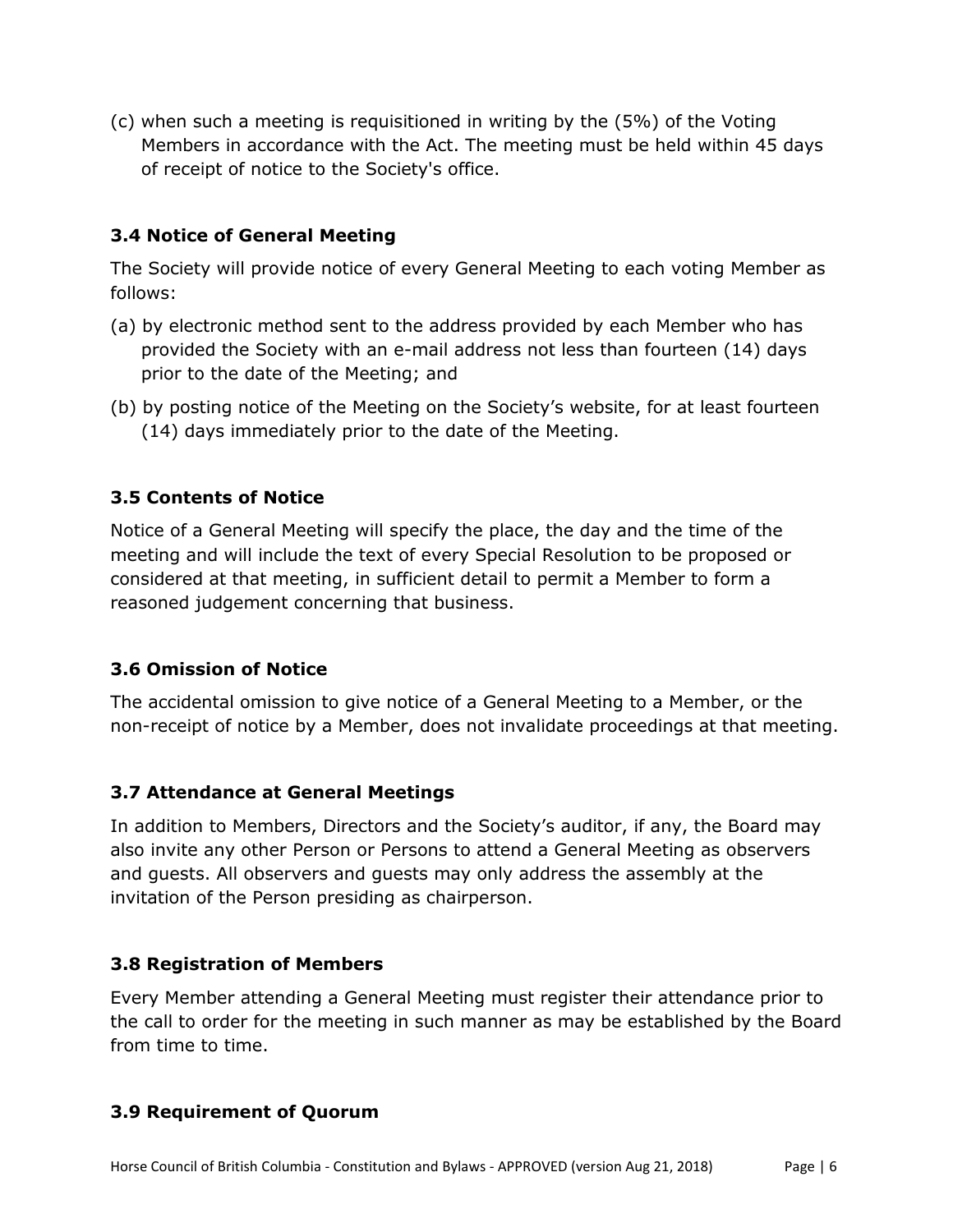No business, other than the election if required, of a Person to chair the general meeting and the adjournment or termination of the meeting, will be conducted at a general meeting at a time when a quorum is not present.

# **3.10 Quorum**

A quorum at a General Meeting is twenty (20) Voting Members in good standing on the date of the Meeting.

# **3.11 Lack of quorum at commencement of meeting**

If, within 30 minutes from the time set for holding a general meeting, a quorum of voting members is not present,

(a) in the case of a meeting convened on the requisition of members, the meeting is terminated, and

(b) in any other case, the meeting stands adjourned to the next time set by the members.

# **3.12 Loss of Quorum**

If at any time during a General Meeting there ceases to be a quorum present, business then in progress will be suspended until there is a quorum present or until the meeting is adjourned or terminated.

# **3.13 Chair of General Meeting**

The following individual is entitled to preside as the chair of a meeting:

- (a) the president, or
- (b) one of the other directors or officers present at the meeting, if the president is unable to preside as the chair.

# **3.14 Adjournment by Chair**

The Chair of any General Meeting may, or, if so directed by the voting Members at the meeting, must, adjourn from time to time and from place to place, but no business will be transacted at the continuation of the adjourned meeting other than business left unfinished at the adjourned meeting. The meeting may not be adjourned for more than thirty (30) days. It is not necessary to give notice of a continuation of an adjourned General Meeting of the business to be transacted at the continuation of an adjourned General Meeting.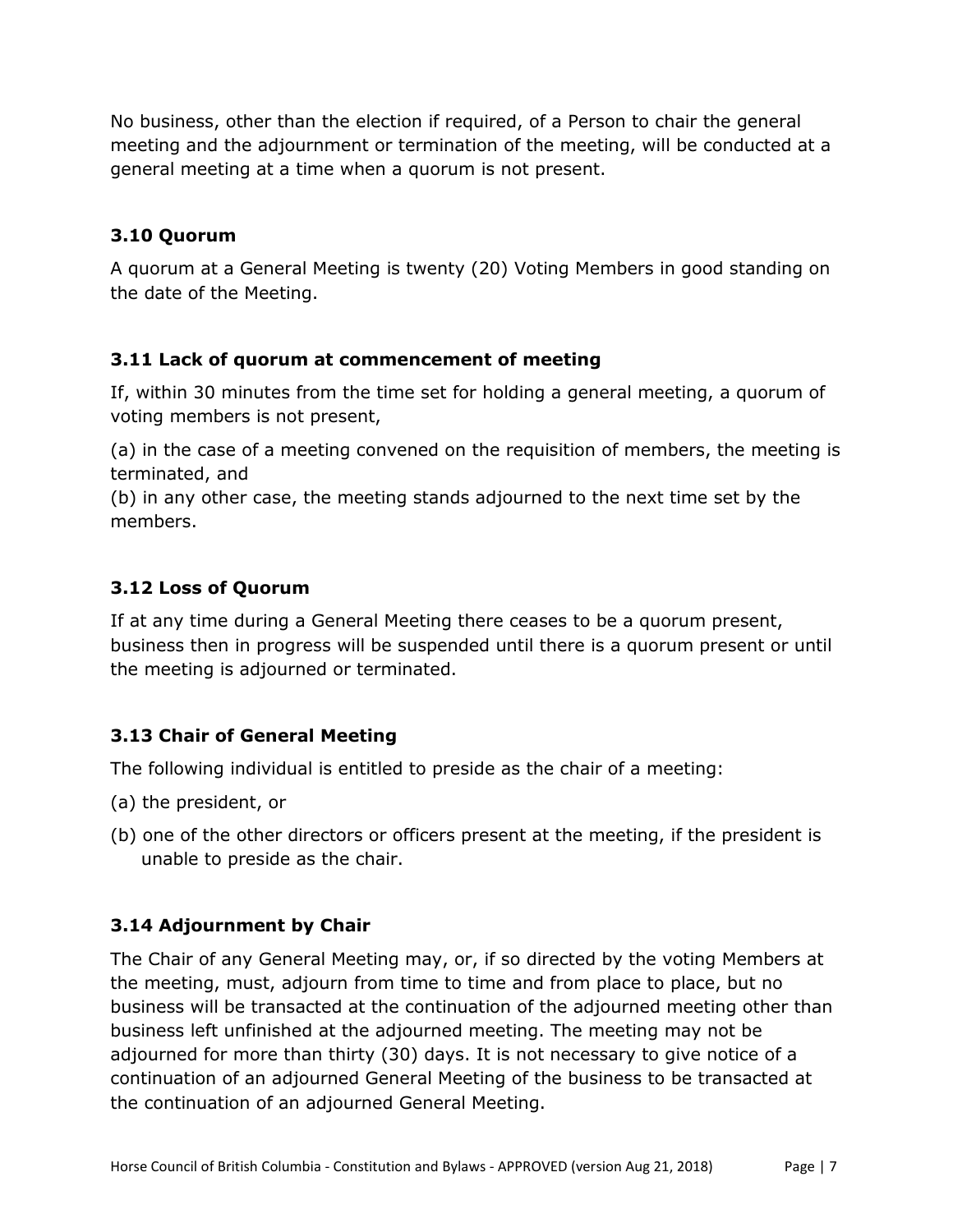## **3.15 Rules of Order**

Where resolution of a procedural issue at a meeting is required Robert's Rules of Order may be applied.

#### **3.16 Minutes of General Meetings**

The Executive Director or such other person designated will ensure that minutes are taken for the Meeting.

# **Part 4 Voting by Members**

## **4.1 Ordinary Resolution**

Unless the Act, or these Bylaws provide otherwise, every issue for determination by a vote of the Members will be decided by an Ordinary Resolution.

## **4.2 Entitlement to Vote**

Each Voting Member in good standing is entitled to one (1) vote on matters for determination by the Members. No other person is entitled to vote on a matter for determination by the Members, whether at a Meeting or otherwise.

# **4.3 Voting Methods at a General Meeting**

Voting by Voting Members may occur by any one or more of the following methods, in the discretion of the Board:

- (a) by show of hands or voting cards; or
- (b) by written ballot;

Where a vote is to be conducted by show of hands or voting cards, except that if, and prior to or after such a vote, two (2) or more voting members request a secret ballot or a secret ballot is directed by the chair of the meeting, voting must be by a secret ballot.

- (c) a resolution proposed at a meeting needs to be seconded, and the Chair of a meeting may move or propose a resolution.
- (d) in the case of a tie vote, the Chair does not have a casting or second vote in addition to the vote to which they may be entitled as a member, and the proposed resolution does not pass.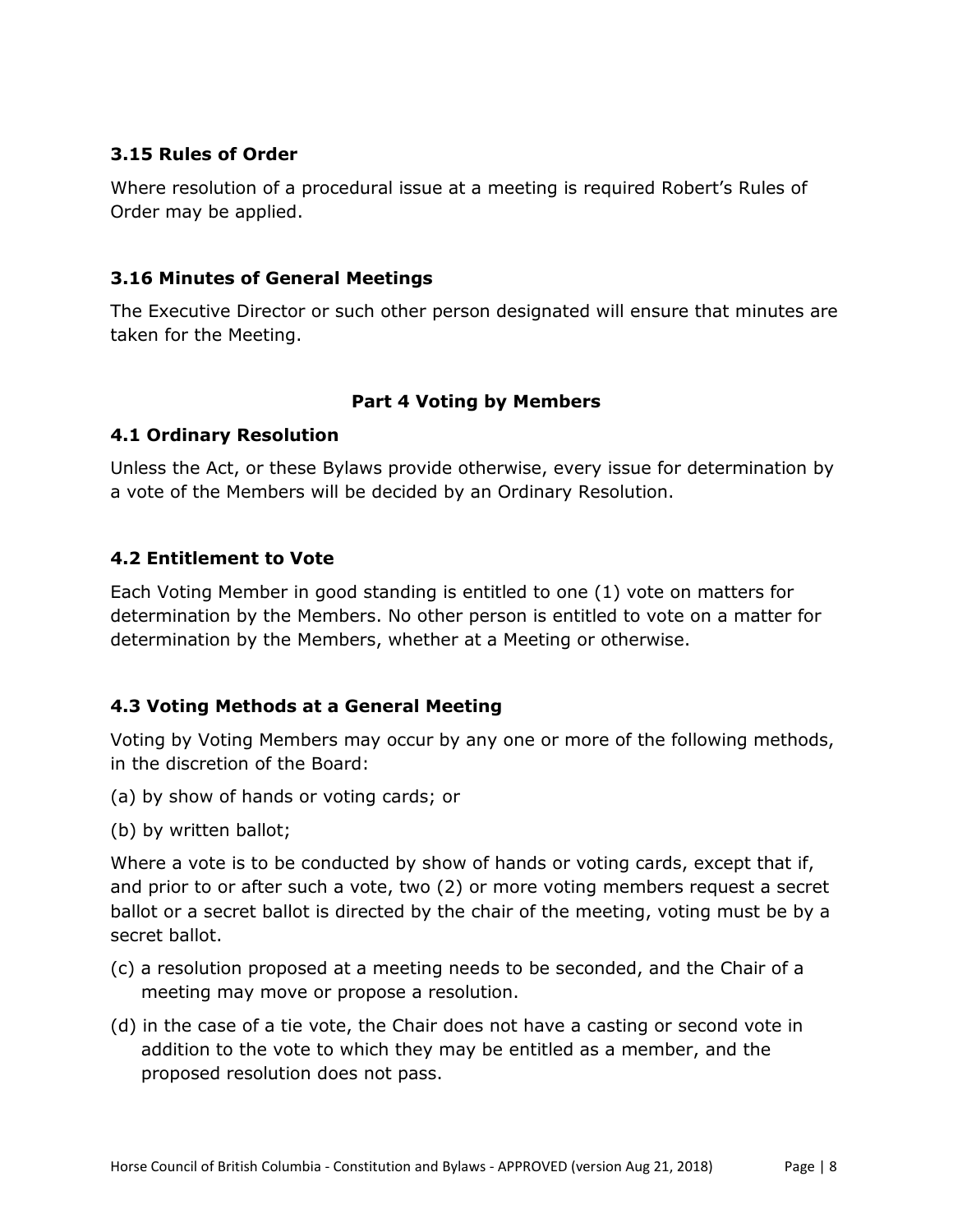# **4.4 Voting Other than at a General Meeting**

The Board may, in its sole discretion, conduct a vote of the Voting Members other than at a General Meeting, whether by mail-in ballot or electronic means, provided in each case that the Society provides each Member in good standing with notice of:

- (a) the text of the resolutions to be voted on;
- (b) the open and closing dates for casting a vote; and
- (c) instructions on how a Voting Member may cast a vote.

# **4.5 Announcement of result**

The chair of a general meeting must announce the outcome of each vote and that outcome must be recorded in the minutes of the meeting. Results by electronic means shall be announced on the Society's website.

# **4.6 Voting by Proxy**

Voting by proxy is not permitted.

# **4.7 Matters decided at General Meeting by Ordinary Resolution**

A matter to be decided at a general meeting must be decided by ordinary resolution unless the matter is required by the Act or these Bylaws to be decided by special resolution or by another resolution having a higher voting threshold than the threshold for an ordinary resolution.

# **Part 5 - Directors**

#### **5.1 Eligibility requirements of Directors**

Directors of the society must meet eligibility requirements established by the Board of Directors and the Society Act and are of 19 years of age.

# **5.2 Number of Directors on Board**

The affairs of the Society shall be managed by a board of not less than twenty (20) or not more than forty (40) and shall consist of the following:

a) One (1) director from each Region, elected by the Members of the Region for a two-year term. Beginning in 2020, half of these directors are to be elected in even years, and half of these directors are to be elected in odd years. For 2019 only, 12 directors will be elected, one from each region, six (6) for a one year term and six (6) for a two year term.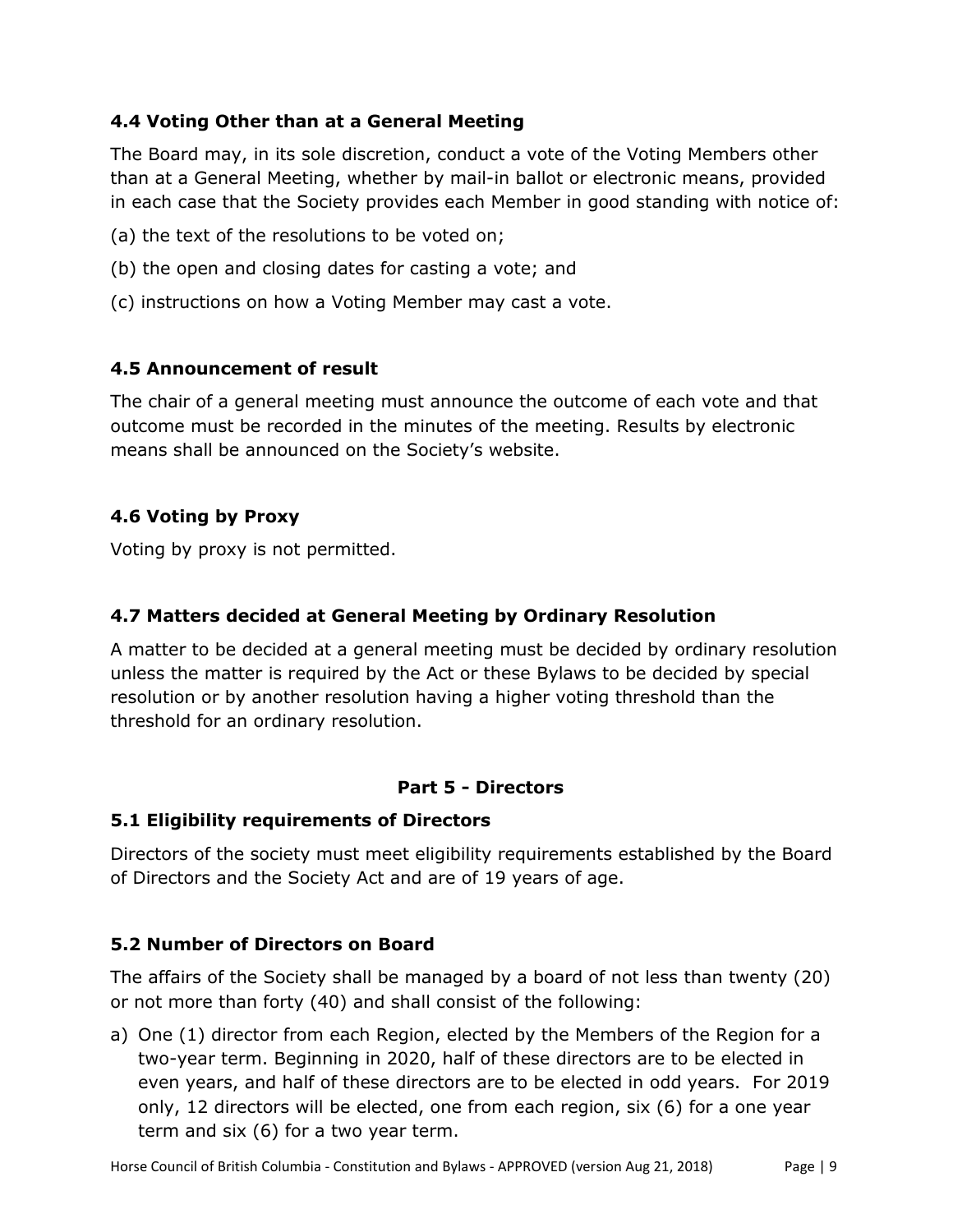- b) One (1) director appointed annually by each Affiliate as per criteria established by the Board of Directors from time to time.
- c) Up to a maximum of four (4) directors-at-large may be elected from the general membership for a two (2) year term. Half of these directors to be elected in even years, and half of these directors in odd years.
- d) Up to eight (8) directors may be elected or appointed to the Executive Committee by the Directors from the membership to act as the Officers of the Society.

# **5.3 Ceasing to be a Director**

- a) A director who represents a Region if by reason of death, incapacity, resignation, or moving out of the Region they represent, or by ceasing to be a Member of the Society, will immediately cease to be a director.
- b) A director who represents an Affiliate if by reason of death, incapacity, resignation, moving out of the Province or by ceasing to be a member of the organization they represent, or by ceasing to be a Member of the Society, will immediately cease to be a director.
- c) A director-at large if by reason of death, incapacity, resignation, moving out of the Province, or by ceasing to be a Member of the Society, will immediately cease to be a director.
- d) Any other Director if by reason of death, incapacity, resignation, moving out of the Province, or by ceasing to be an Officer or a Member of the Society, will immediately cease to be a director.

# **5.4 Filling a Vacancy**

- a) In the event of a vacancy of a Regional Director position, the Board may choose to appoint a member to that position or leave vacant until the next Regional Election cycle. If applicable, during the next Regional Election cycle a replacement for the remainder of the term may be filled by a by-election.
- b) In the event of a vacancy on the Board of Directors in an Affiliate Director position, replacement for the remainder of the term may be made by the appointing Affiliate.
- c) In the event of a vacancy on the Board of Directors in a Director at Large position the Board may choose to appoint a member to that position until the end of the term or leave the position vacant for the remainder of that term.
- d) A director appointed by the board to fill a vacancy ceases to be a director at the end of the unexpired portion of the term of office of the individual whose departure from office created the vacancy.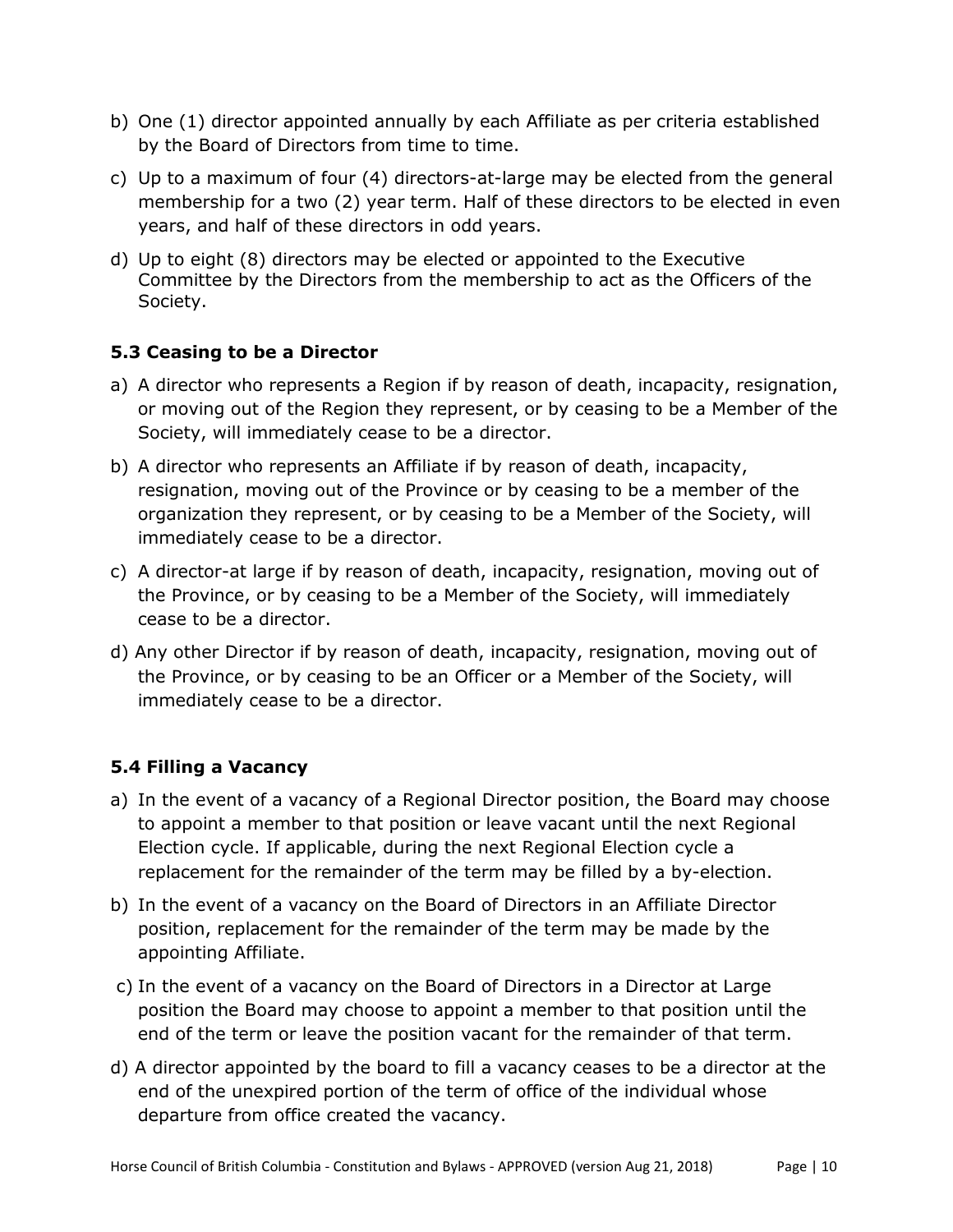### **5.5 Removal of a Director**

a) A director may be removed as a director by a resolution passed by 2/3's of the directors.

## **5.6 Duties of Directors**

Pursuant to the Act, every Director will:

- (a) act honestly and in good faith with a view to the best interests of the Society;
- (b) exercise the care, diligence and skill that a reasonably prudent individual would exercise in comparable circumstances;
- (c) act in accordance with the Act and the regulations thereunder; and
- (d) act in accordance with these Bylaws.

## **5.7 Director Conflict of Interest**

A Director who has a direct or indirect material interest in a contract or transaction (whether existing or proposed) with the Society, or a matter for consideration by the Directors:

- (a) will disclose fully and promptly the nature and extent of his or her interest in the contract, transaction or matter;
- (b) is not entitled to vote on the contract, transaction or matter;
- (c) will absent him or herself from the meeting or portion thereof:

(i) at which the contract, transaction or matter is discussed, unless requested by the Board to remain to provide relevant information; and

(ii) in any case, during the vote on the contract, transaction or matter; and

(d) refrain from any action intended to influence the discussion or vote.

The Board may establish further policies governing conflicts of interest of Directors and others, provided that such policies must not contradict the Act or these Bylaws.

#### **Part 6 Directors Meetings**

#### **6.1 Calling Directors' meeting**

A directors' meeting may be called by the president or when such a meeting is requisitioned in writing by five (5) of the Directors. The meeting must be held within 45 days of receipt of notice to the Society's office.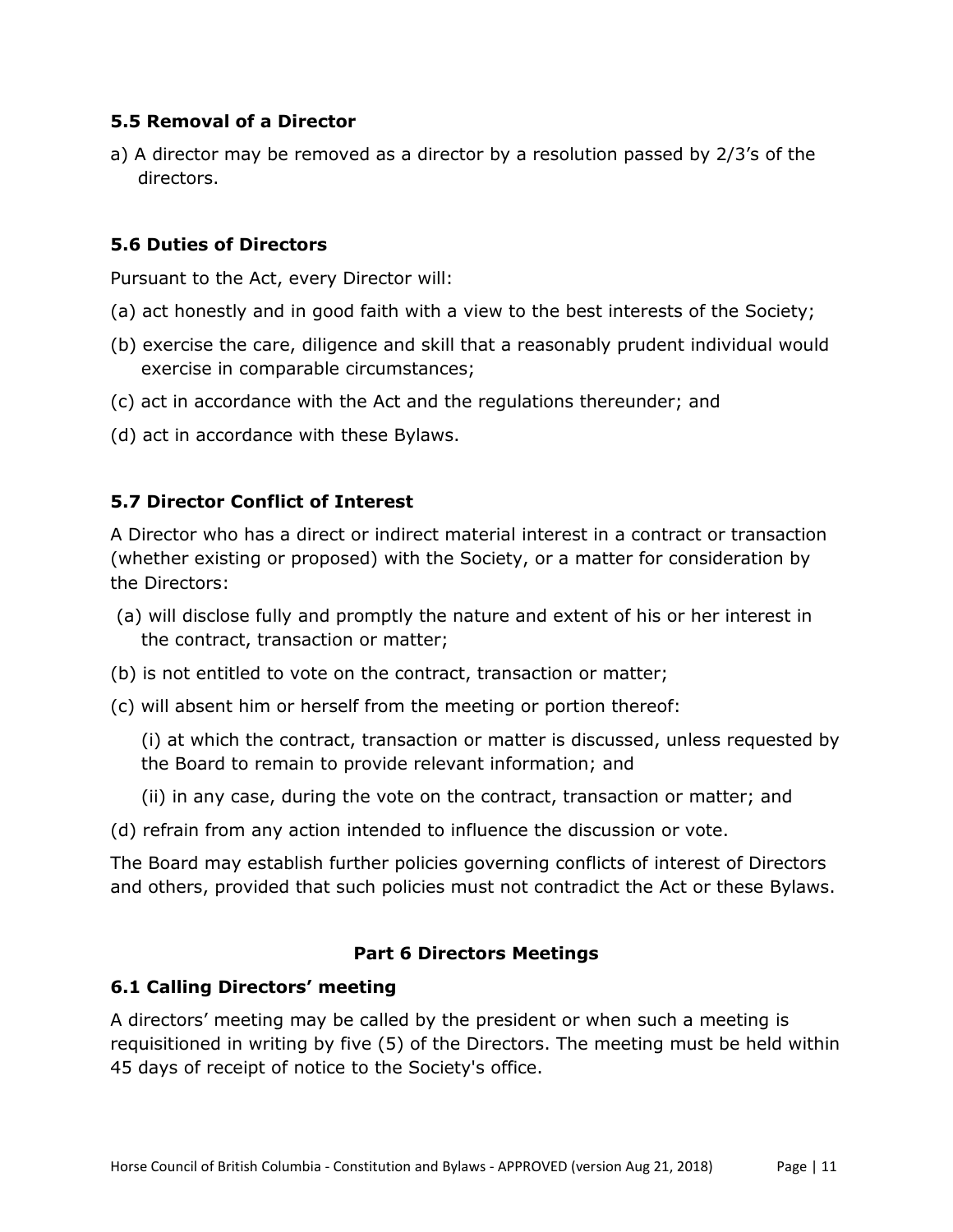# **6.2 Notice of a Directors' meeting**

At least 5 days' notice of a directors' meeting must be given unless all the directors agree to a shorter notice period.

# **6.3 Proceedings valid despite omission to give notice**

The accidental omission to give notice of a directors' meeting to a director, or the non-receipt of a notice by a director, does not invalidate proceedings at the meeting.

## **6.4 Chair of Director Meeting**

The following individual is entitled to preside as the chair of a meeting:

- (a) the president, or
- (b) one of the other directors present, if the president is unable to preside as the chair.

#### **6.5 Quorum of Directors**

- (a) The quorum for the transaction of business at a directors' meeting is fifteen (15) directors.
- (b) Questions arising at a meeting of directors must be decided by a majority of votes. In the case of a tie vote, the chair does not have a second or casting vote.
- (c) A resolution in writing, signed by all the directors and placed with the minutes of the directors, is as valid and effective as if regularly passed at a meeting of directors. The consent of the directors may be communicated by facsimile, electronic mail, or original signature on the resolution. Directors' consents may be given in counterpart.
- (d) Voting by proxy is not permitted.

# **6.6 Nomination Committee**

A Nomination Committee of three or more shall be appointed by the Board of Directors from the membership. The nomination committee will be responsible to recruit, solicit, and receive nominations for election or appointment for Directors at Large and the Officers of the Society.

# **6.7 Nomination**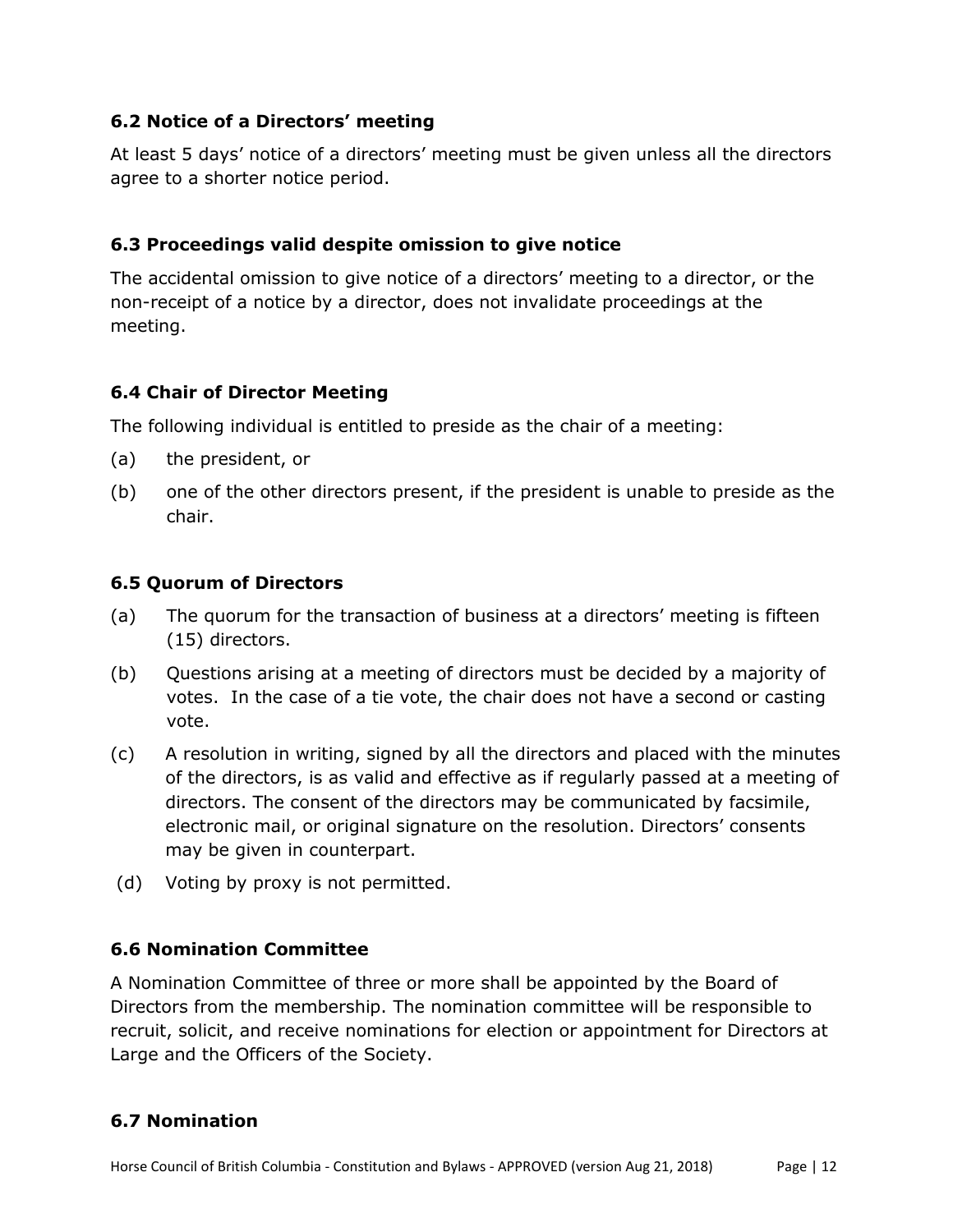Any nomination of a person for election or appointment as will:

- (a) Include the written consent of the nominee by signed or electronic signature;
- (b) Comply with the Nominations Policy as set by the Board of Directors; and
- (c) Meet qualifications as established.

#### **6.8 Nominations from the Floor**

A person may not be nominated from the floor of a Meeting.

## **Part 7 Executive Committee**

## **7.1 Election of Officers**

The Executive Committee must consist of a minimum of five (5) and a maximum of nine (9) Officers.

At the Fall directors meeting the directors shall on odd number years elect:

(a) a president, from amongst their number; and

(b) elect or appoint up to three (3) other officers from the membership.

At the Fall directors meeting shall on even number years elect or appoint from the membership:

(c) a secretary/treasurer; and

(d) up to four (4) other officers.

Together these officers shall form the Executive Committee of the Society, which shall act for and in the name of the Board in the month to month management of the affairs of the Society. All appointed officers are directors pursuant to 5.2 (d). The Past President may serve ex-officio at the pleasure of the President for one year.

# **7.2 Transitional Provision**

All current executive committee officers will continue in their current positions, with their terms extended by one year.

For greater certainty, in the **Fall 2019** the Directors shall elect:

(a) a president, from amongst their number; and elect or appoint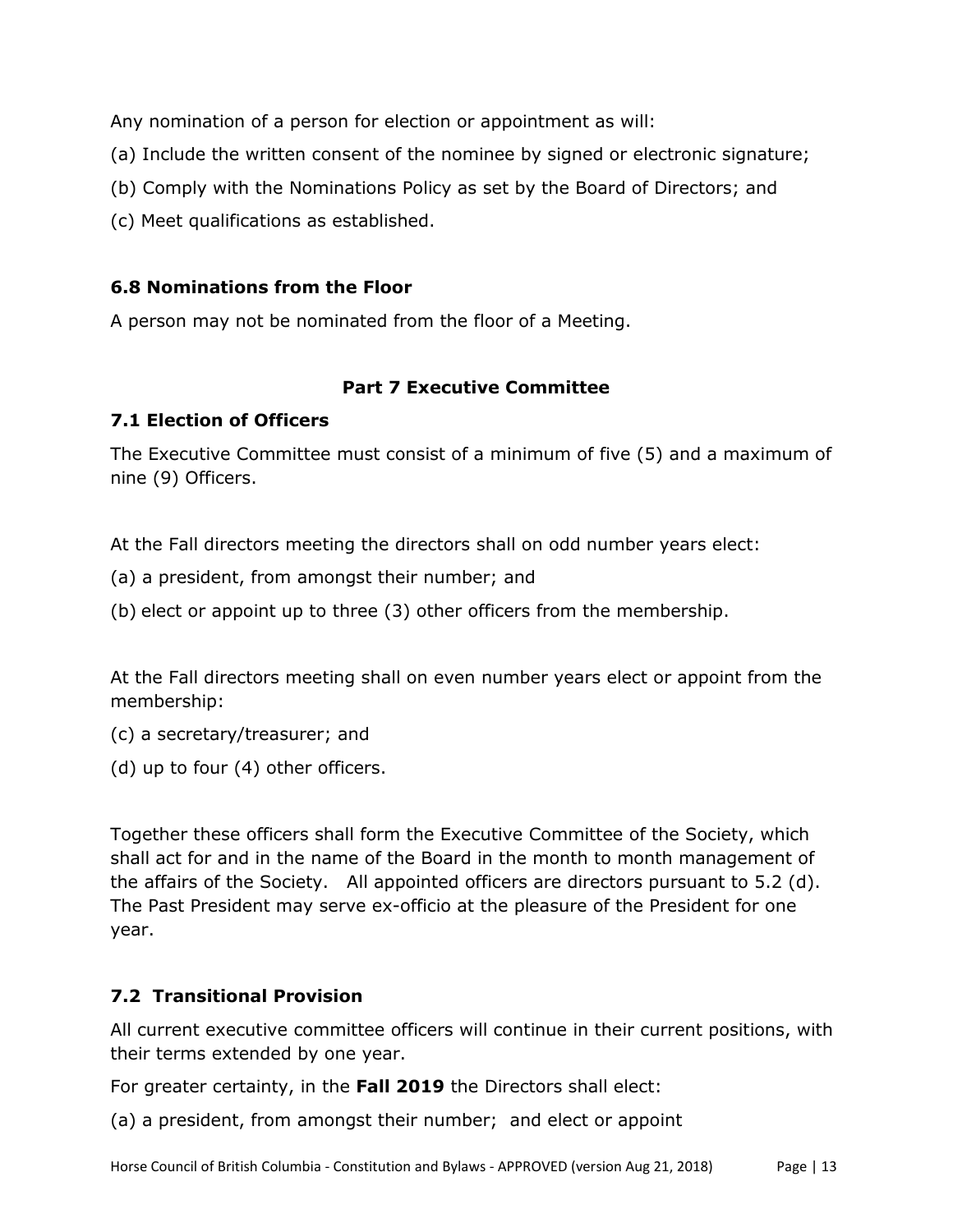- (b) up to three other officers from the membership; and
- (c) for a one year term a secretary/treasurer.

For greater certainty, in the **Fall 2020** the Directors shall:

(d) elect or appoint a Secretary/Treasurer and up to four other officers from the membership.

#### **7.3 Elections for Officer Positions to the Executive Committee**

Separate elections must be held for each office to be filled. All elections will be by secret ballot, or acclamation*.*

## **7.4 Terms of appointment of officers**

The term of office for all officers shall be two (2) years and

- (a) The President's period of office shall be limited to two (2) terms (four (4) consecutive years).
- (b) All other Executive Officers period of office shall be limited to three (3) terms (six (6) consecutive years).
- (c) If an officer steps down or completes their term(s) they may not seek reelection or appointment as an officer to the Executive Committee for two years.
- (d) The Executive may appoint an interim officer to fill the remainder of the term of a vacancy on the Executive Committee
- (e) The Directors may by a resolution extend the term of an officer where special circumstances warrant such extension.

# **7.5 Removal of Officers**

A Person may be removed as an officer by the Board of Directors by a resolution approved of by 3/4's of the directors.

#### **7.6 Replacement**

Should an officer for any reason be unable to complete their term, the Board will elect or appoint a replacement without delay for the remainder of the term.

#### **Part 8 Roles of Officers**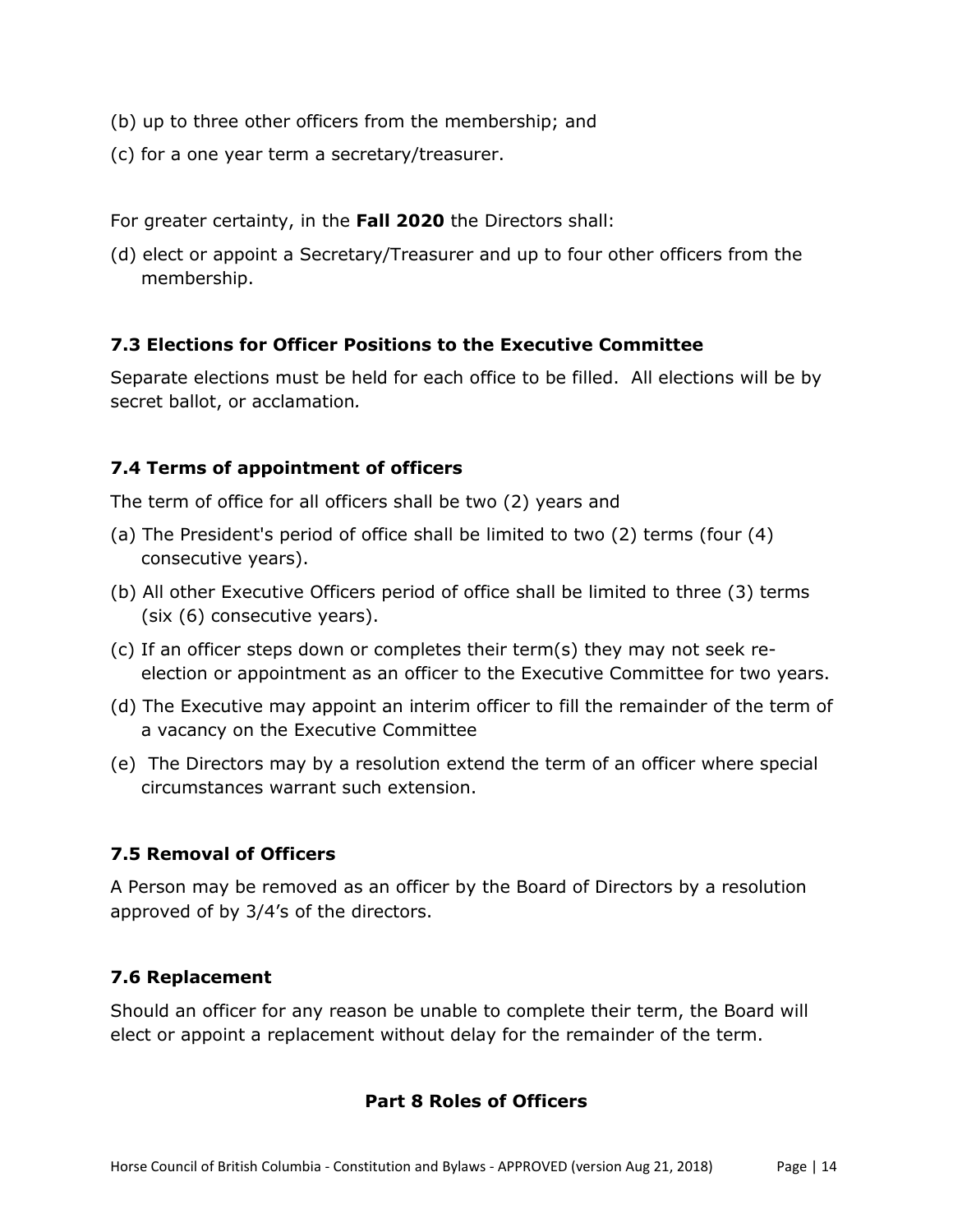#### **8.1 Role of the President**

The president is the chair of the Board and is responsible for supervising the other directors and officers in the execution of their duties. The president shall be exofficio member of all committees.

## **8.2 Role of the Secretary/Treasurer**

The secretary/treasurer is responsible for doing, or making the necessary arrangements for, the following:

- (a) receiving and banking monies collected from the members or other sources;
- (b) keeping accounting records in respect of the Society's financial transactions;
- (c) preparing the Society's financial statements;
- (d) making the Society's filings respecting taxes;
- (e) issuing notices of general meetings and directors' meetings;
- (f) taking minutes of general meetings and directors' meetings;
- (g) keeping the records of the Society in accordance with the Act;
- (h) conducting the correspondence of the Board;
- (i) filing the annual report of the Society and making any other filings with the registrar under the Act.

# **8.3 Role of other officers**

The other officers shall exercise all those responsibilities which are assigned them.

# **Part 9 Officers' Meetings (Executive Committee Meetings)**

#### **9.1 Calling of Officers meeting**

An officers' meeting may be called by the president or by any 2 other officers.

#### **9.2 Notice of Officers' meeting**

At least 3 days' notice of an officers' meeting must be given unless all the officers agree to a shorter notice period.

# **9.3 Proceedings valid despite omission to give notice**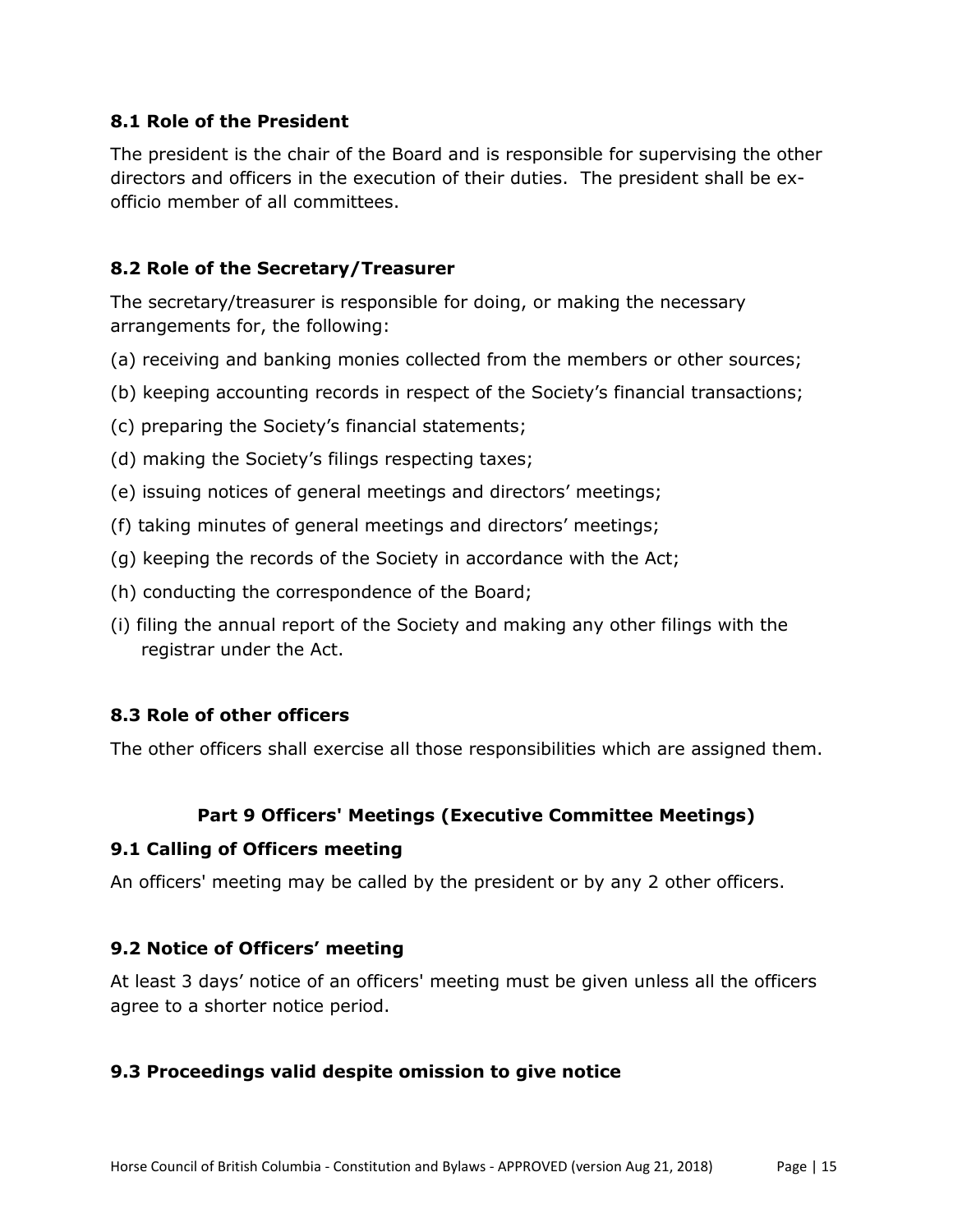The accidental omission to give notice of an officers' meeting to any officers, or the non-receipt of a notice by an officer, does not invalidate proceedings at the meeting.

# **9.4 Chair of Officers' meeting**

The following individual is entitled to preside as the chair of a meeting:

- (a) the president, or
- (b) one of the other officers present, if the president is unable to preside as the chair.

#### **9.5 Quorum of Officers**

- (a) The quorum for the transaction of business at an officers' meeting is four (4) officers.
- (b) Questions arising at a meeting of officers must be decided by a majority of votes of those present. In the case of a tie vote, the chair does not have a second or casting vote.
- (c) A resolution in writing, signed by all the officers and placed with the minutes of the officers, is as valid and effective as if regularly passed at a meeting of the Executive Committee. The consent of the officers may be communicated by facsimile, electronic method, or original signature on the resolution. Officers' consents may be given in counterpart.
- (d) Voting by proxy is not permitted.

#### **Part 10 – Remuneration of Directors and Signing Authority**

#### **10.1 Remuneration of Directors**

These Bylaws do not permit the Society to pay to a director remuneration for being a director or officer, but the Society may, subject to the Act, pay remuneration to a director for services provided by the director to the Society in another capacity.

The Board of Directors may approve reimbursement to a director for reasonable expenses necessarily incurred by the director in performing their duties as a director.

#### **10.2 Signing authority**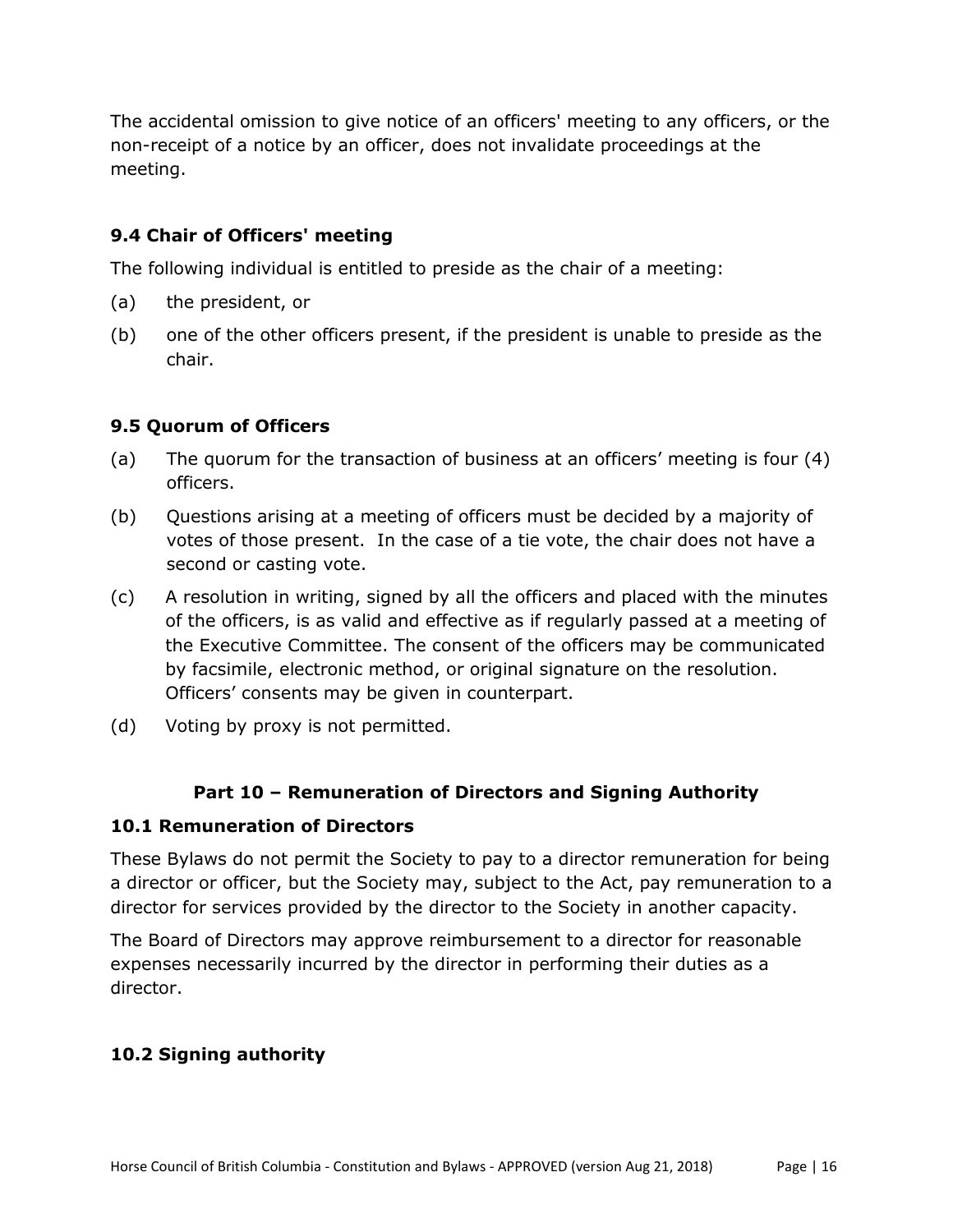A contract or other record to be signed by the Society must be signed on behalf of the Society by one or more individuals authorized by the Board to sign the record on behalf of the Society.

# **Part 11—Auditor**

- 11.1 This Part applies only if the society is required or has resolved to have an auditor.
- 11.2 At each annual general meeting the society must appoint an auditor to hold office until the auditor is re-elected or a successor is elected at the next annual general meeting.
- 11.3 An auditor may be removed by ordinary resolution.
- 11.4 An auditor must be promptly informed in writing of the auditor's appointment or removal.
- 11.5 A director or employee of the society must not be its auditor.
- 11.6 The auditor may attend general meetings.

#### **Part 12—Bylaws and Access to Records**

- 12.1 On being admitted to membership, each member is entitled to, and the society must make available to the member without charge, a copy of the constitution and bylaws of the society.
- 12.2 These bylaws must not be altered or added to except by special resolution.
- 12.3 A Member is entitled, upon providing not less than fourteen (14) days' notice in writing to the Society, to inspect any of the following documents and records of the Society at the Address of the Society during the Society's normal business hours:
	- (a) the Constitution and these Bylaws, and any amendments thereto;
	- (b) the statement of directors and registered office of the Society;
	- (c) minutes of any General Meeting, including the text of each resolution passed at the meeting;
	- (d) resolutions of the Members in writing, if any;
	- (e) annual financial statements relating to a past fiscal year that have been received by the Members in a General Meeting;
	- (f) the register of Directors;
	- (g) the register of Members;
	- (h) the Society's certificate of incorporation, and any other certificates, confirmations or records furnished to the Society by the Registrar;